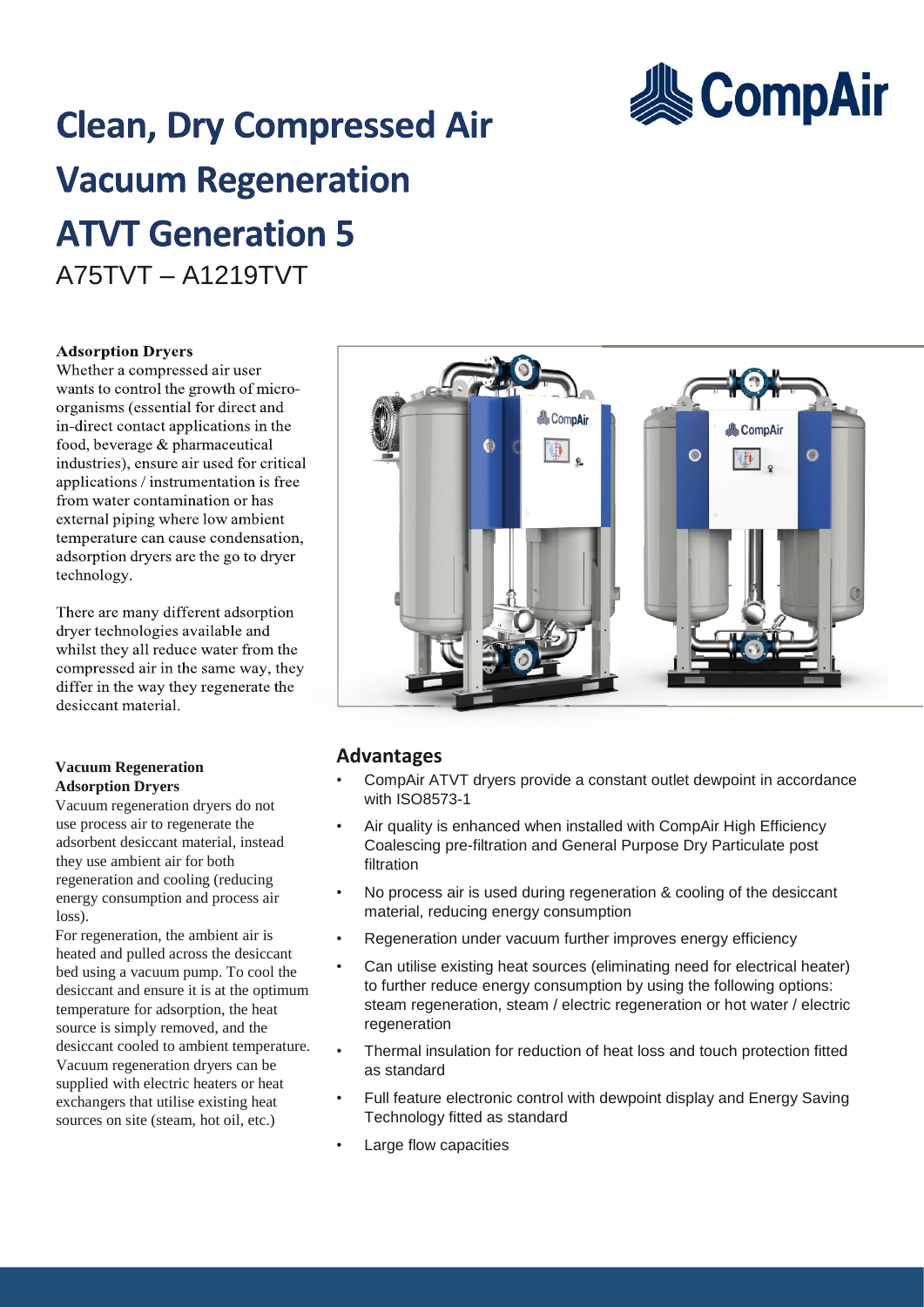#### **Dryer Performance**

| <b>Dryer</b><br><b>Models</b> |       | <b>Dewpoint</b><br>(Standard) | ISO8573-1:2010<br><b>Classification</b> | <b>Dewpoint</b><br>(Option 1) |           | <b>ISO8573-1:2010</b><br><b>Classification</b> |       | <b>Dewpoint</b><br>(Option 2) | ISO8573-1:2010<br><b>Classification</b> |
|-------------------------------|-------|-------------------------------|-----------------------------------------|-------------------------------|-----------|------------------------------------------------|-------|-------------------------------|-----------------------------------------|
|                               | °C    | $\circ$ $\Box$                | (Standard)                              | $^{\circ}$ C                  | $\circ$ F | (Option 1)                                     | °C    | $\circ$                       | (Option 2)                              |
| <b>ATVT</b>                   | $-40$ | $-40$                         | Class 2.2.2                             | $-70$                         | $-100$    | <b>Class 2.1.2</b>                             | $-20$ | $-4$                          | Class 2.3.2                             |

ISO8573-1 Classifications when used with CompAir pre / post filtration

#### **Technical Data**

| <b>Dryer Models</b> |       | <b>Minimum</b><br><b>Operating</b><br><b>Pressure</b> |       | <b>Maximum</b><br><b>Operating</b><br>Pressure* | <b>Minimum</b> | <b>Operating</b><br><b>Temperature</b> |    | <b>Maximum</b><br><b>Operating</b><br><b>Temperature</b> |    | <b>Maximum</b><br><b>Ambient</b><br><b>Temperature</b> | <b>Electrical</b><br><b>Supply</b> | <b>Electrical</b><br><b>Supply</b> | <b>Connection</b><br>(Optional) | <b>Noise</b><br>Level |
|---------------------|-------|-------------------------------------------------------|-------|-------------------------------------------------|----------------|----------------------------------------|----|----------------------------------------------------------|----|--------------------------------------------------------|------------------------------------|------------------------------------|---------------------------------|-----------------------|
|                     | bar q | psi g                                                 | bar q | psi q                                           | °C             | °F                                     | °C | $\circ$                                                  | °C | $\circ$                                                | (Standard)                         |                                    |                                 | dB(A)                 |
| <b>ATVT</b>         |       | 58                                                    |       | 145                                             | 5              | 41                                     | 40 | 104                                                      | 40 | 104                                                    | 400V 3ph<br>50Hz                   | On request                         | Flanged                         | 80-85                 |

\*For higher operating pressure please contact CompAir

#### **Flow Rates**

|                 | <b>Pipe</b><br><b>Size</b> |      | Average<br><b>Power kW</b> |          |      |      |
|-----------------|----------------------------|------|----------------------------|----------|------|------|
| <b>Model</b>    |                            | L/s  | m <sup>3</sup> /min        | $m^3/hr$ | cfm  |      |
| A75TVT          | <b>DN 50</b>               | 125  | 7.5                        | 450      | 265  | 3.6  |
| <b>A102TVT</b>  | <b>DN 50</b>               | 169  | 10.2                       | 610      | 359  | 5.3  |
| <b>A134TVT</b>  | <b>DN 50</b>               | 222  | 13.4                       | 800      | 471  | 6.8  |
| <b>A195TVT</b>  | <b>DN 80</b>               | 325  | 19.5                       | 1170     | 689  | 9.5  |
| <b>A245TVT</b>  | <b>DN 80</b>               | 408  | 24.5                       | 1470     | 865  | 12.8 |
| <b>A342TVT</b>  | <b>DN 80</b>               | 569  | 34.2                       | 2050     | 1207 | 16.8 |
| <b>A509TVT</b>  | <b>DN 100</b>              | 847  | 50.9                       | 3050     | 1795 | 25.4 |
| <b>A618TVT</b>  | <b>DN 100</b>              | 1028 | 61.8                       | 3700     | 2178 | 30.8 |
| <b>A843TVT</b>  | <b>DN 150</b>              | 1403 | 84.3                       | 5050     | 2972 | 41.8 |
| <b>A1010TVT</b> | <b>DN 150</b>              | 1681 | 101.0                      | 6050     | 3561 | 52.6 |
| <b>A1219TVT</b> | <b>DN 150</b>              | 2028 | 121.9                      | 7300     | 4297 | 59.5 |

Inlet flow rate relating to 1 bar(a) and 20 °C; relating to the suction performance of the compressor, compression at 7 bar(g) and 35 °C dryer inlet temperature, at 25 °C ambient temperature, 60 % relative humidity.

#### **Product Selection & Correction Factors**

For correct operation, compressed air dryers must be sized using for the maximum inlet temperature, maximum ambient temperature, minimum inlet pressure, required outlet dewpoint and maximum flow rate of the installation.

To select a dryer, first calculate the MDC (Minimum Drying Capacity) using the formula below then select a dryer from the flow rate table above with a flow rate equal to or above the MDC.

**Minimum Drying Capacity = System Flow x CFMIT x CFMAT x CFMIP x CFOD CFMIT - Correction Factor Maximum Inlet Temperature**

| <b>Maximum Inlet</b>     | $\sim$                 | 25   | 30   |      | 40  |
|--------------------------|------------------------|------|------|------|-----|
| <b>Temperature</b>       | $\circ$ $\blacksquare$ |      | 86   |      | 104 |
| <b>Correction Factor</b> |                        | 0.80 | 0.91 | 1.00 | .80 |

#### **CFAT - Correction Factor Maximum Ambient Temperature**

| <b>Maximum Ambient</b>   | ۰c                     | າດ   | 25  | 30  | 35  | 40   |
|--------------------------|------------------------|------|-----|-----|-----|------|
| <b>Temperature</b>       | $\circ$ $\blacksquare$ | 68   | 77  | 86  | 95  | 104  |
| <b>Correction Factor</b> |                        | .00. | .00 | .00 | .00 | 1.00 |

25% rel. hum. at 40°C; 37% rel. hum. at 35°C; 50% rel. hum. at 30°C; 70% rel. hum. at 25°C; 90% rel. hum. at 20°C For higher ambient temperature and/or higher relative humidity please contact CompAir.

#### **CFMIP - Correction Factor Minimum Inlet Pressure**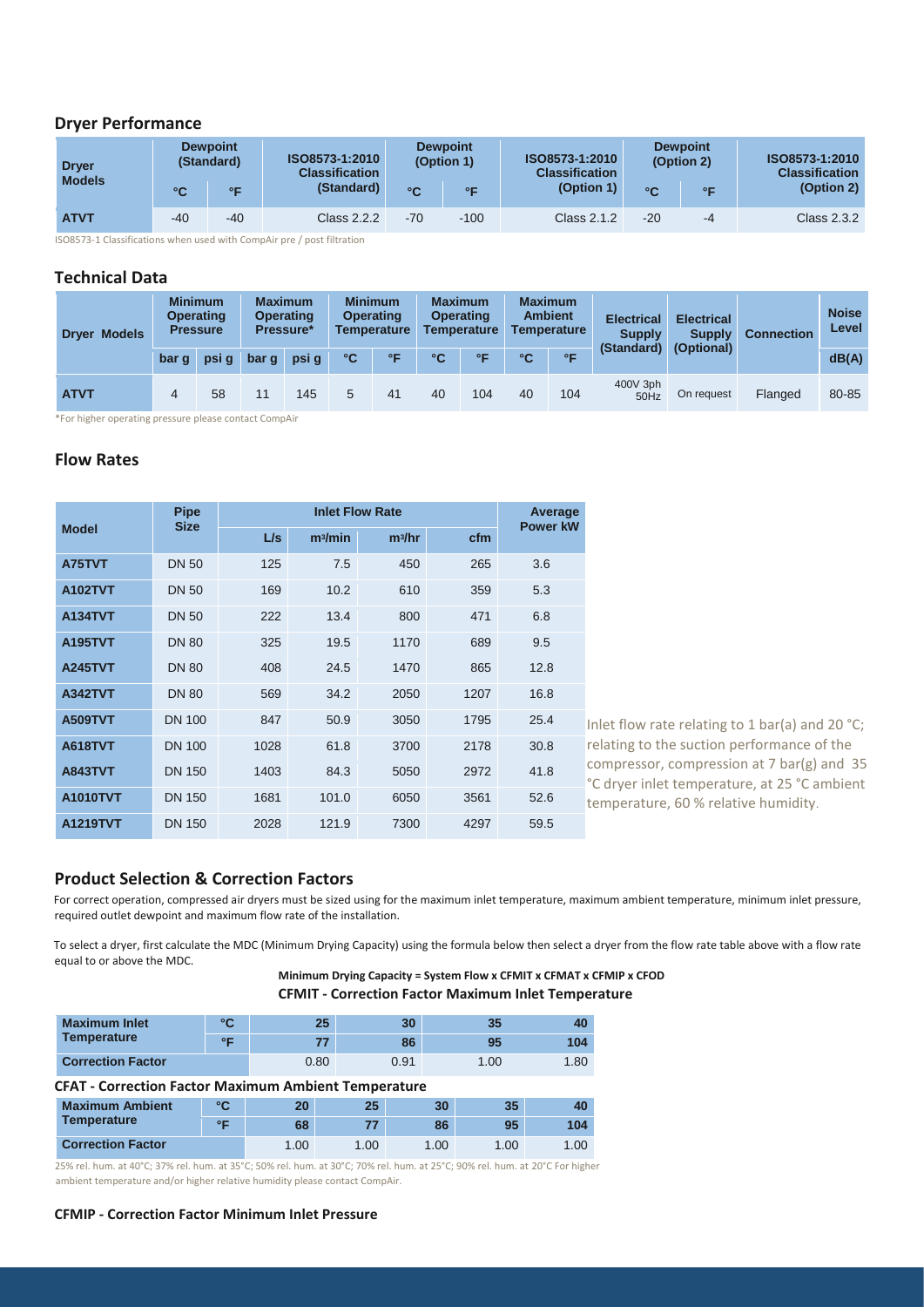| <b>Minimum Inlet</b>     | bar q                                           | 4    | 5     | 6    |       | 8    | 9     | 10   | 11      |
|--------------------------|-------------------------------------------------|------|-------|------|-------|------|-------|------|---------|
| <b>Pressure</b>          | psi g                                           | 58   | 73    | 87   | 100   | 116  | 131   | 145  | 160     |
| <b>Correction Factor</b> |                                                 | 2.00 | 1.39  | 1.18 | 1.00  | 0.99 | 0.87  | 0.79 | 0.56    |
|                          | <b>CFOD - Correction Factor Outlet Dewpoint</b> |      |       |      |       |      |       |      |         |
|                          | ℃                                               |      | $-20$ |      | $-25$ |      | $-40$ |      | $-70$   |
| <b>Outlet Dewpoint</b>   | °F                                              |      | $-4$  |      | $-13$ |      | $-40$ |      | $-100$  |
| <b>Correction Factor</b> |                                                 |      | 0.95  |      | 0.95  |      | 1.00  |      | $\star$ |

\* Selection for Dewpoint -70°C - Please Contact CompAir

### **Controller Functions (Basic)**

|                               |                                      | <b>Controller Function</b>           |                                   |                                                         |                                           |                                                    |                                                                                            |                                                 |  |  |  |  |
|-------------------------------|--------------------------------------|--------------------------------------|-----------------------------------|---------------------------------------------------------|-------------------------------------------|----------------------------------------------------|--------------------------------------------------------------------------------------------|-------------------------------------------------|--|--|--|--|
| <b>Dryer</b><br><b>Models</b> | <b>Power On</b><br><b>Indication</b> | Visual<br>Fault<br><b>Indication</b> | <b>Dewpoint</b><br><b>Display</b> | <b>EST-Energy</b><br><b>Saving</b><br><b>Technology</b> | <b>Filter Service</b><br><b>Indicator</b> | <b>Dryer</b><br><b>Service</b><br><b>Indicator</b> | <b>Fault Relay:</b><br><b>Power Loss</b><br><b>Dewpoint Alarm</b><br><b>Sensor Failure</b> | $4-20mA$<br><b>Dewpoint Re-</b><br>transmission |  |  |  |  |
| <b>WVM</b>                    |                                      |                                      |                                   |                                                         |                                           |                                                    |                                                                                            |                                                 |  |  |  |  |

For all functions please contact CompAir

## **Required Filtration**

|                                                                             |                         | <b>Dryer Inlet</b>                         | <b>Dryer Outlet</b>                              |                                                                   |  |  |  |
|-----------------------------------------------------------------------------|-------------------------|--------------------------------------------|--------------------------------------------------|-------------------------------------------------------------------|--|--|--|
| <b>Model</b>                                                                | <b>Dryer Connection</b> | <b>High Efficiency Filter</b>              | <b>Oil Vapour</b><br><b>Reduction Filter</b>     | <b>General Purpose</b><br><b>Dry Particulate Filter</b>           |  |  |  |
| A75TVT                                                                      | <b>DN 50</b>            | CF0128LFC                                  |                                                  | CF0128LFD                                                         |  |  |  |
| <b>A102TVT</b>                                                              | <b>DN 50</b>            | CF0128LFC                                  |                                                  | CF0128LFD                                                         |  |  |  |
| <b>A134TVT</b>                                                              | <b>DN 50</b>            | CF0220LFC                                  |                                                  | CF0220LFD                                                         |  |  |  |
| <b>A195TVT</b>                                                              | <b>DN 80</b>            | CF0220LFC                                  |                                                  | CF0220LFD                                                         |  |  |  |
| <b>A245TVT</b>                                                              | <b>DN 80</b>            | CF0350LFC                                  |                                                  | CF0350LFD                                                         |  |  |  |
| <b>A342TVT</b>                                                              | <b>DN 80</b>            | CF0350LFC                                  | on request                                       | CF0350LFD                                                         |  |  |  |
| <b>A509TVT</b>                                                              | <b>DN 100</b>           | CF0700LFC                                  |                                                  | CF0700LFD                                                         |  |  |  |
| <b>A618TVT</b>                                                              | <b>DN 100</b>           | CF0700LFC                                  |                                                  | CF0700LFD                                                         |  |  |  |
| <b>A843TVT</b>                                                              | <b>DN 150</b>           | CF0950LFC                                  |                                                  | CF0950LFD                                                         |  |  |  |
| <b>A1010TVT</b>                                                             | <b>DN 150</b>           | CF1250LFC                                  |                                                  | CF1250LFD                                                         |  |  |  |
| A1219TVT                                                                    | <b>DN 150</b>           | CF1250LFC                                  |                                                  | CF1250LFD                                                         |  |  |  |
| <b>Filtration Performance</b>                                               |                         | <b>High Efficiency</b><br><b>Filter</b>    | <b>Oil Vapour</b><br><b>Reduction Filter</b>     | <b>General Purpose</b><br><b>Dry Particulate</b><br><b>Filter</b> |  |  |  |
| <b>Filtration Grade</b>                                                     |                         | Grade C                                    |                                                  | Grade E                                                           |  |  |  |
| <b>Filtration Type</b>                                                      |                         | Coalescing                                 |                                                  | <b>Dry Particulate</b>                                            |  |  |  |
| <b>Particle Reduction</b><br>(inc water & oil aerosols)                     |                         | Down to 0.01 micron                        |                                                  | Down to 1<br>micron                                               |  |  |  |
| <b>Maximum Remaining Oil Aerosol</b><br>Content at 21°C                     |                         | ≤0.01 mg/m <sup>3</sup><br>$≤0.01$ ppm(w)) | ≤0.003 mg/m <sup>3</sup><br>$\leq$ 0.003 ppm (w) |                                                                   |  |  |  |
| <b>Maximum Remaining Oil Vapour</b><br><b>Content at System Temperature</b> |                         | N/A                                        |                                                  | N/A                                                               |  |  |  |
| <b>Filtration Efficiency</b>                                                |                         | 99.9999%                                   |                                                  | 99.925%                                                           |  |  |  |

Filters are not included and must be ordered separately